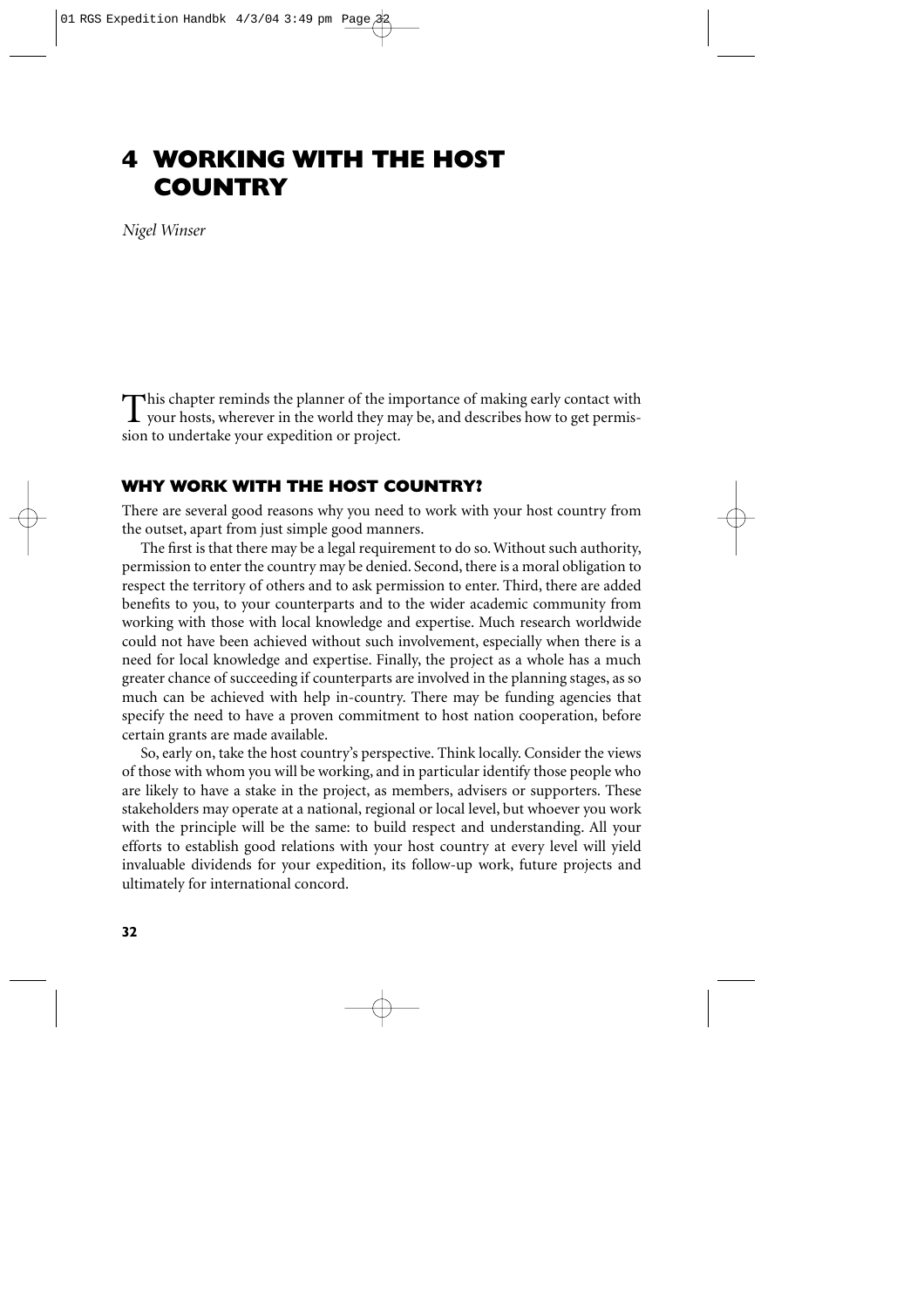### **WHO TO WORK WITH**

01 RGS Expedition Handbk 4/3/04 3:49 pm Page

First, you need to identify the key organisations with which you should be working. This will depend on the nature of your project. If you are working in a protected area, the national parks authority will need to be approached. If you are doing any mapping work, you will probably want to work with the national survey and mapping department. If you are mountaineering in a popular mountain region, you are likely to need a climbing permit. If you are undertaking any kind of scientific research, you may need to clear this at ministry level, often through a specific body established to vet and approve scientists visiting the country. In all cases, having a sponsoring body, such as a research institute, a university, school, non-governmental organisation (NGO), mountaineering club or other body is helpful and often essential. Making early contact with these organisations will be a key element of your planning and is likely to need to be over a year before you go into the field. The British Council provides an invaluable service giving advice and helping with introductions and contacts in the host country. The British Council has staff in most countries, so, if your project has research, training and other educational objectives, making early contact will be a good investment.

## **HOW TO GET IN TOUCH**

Try to establish a good rapport with those bodies that you want to work with early on. This will mean presenting enough of your own plans to show that you are doing your homework, while leaving enough room to involve and integrate ideas that might be suggested locally. This is both common sense and good manners. In developing a link, often by email now, keep the line open for ways of working together:

- What are the local priorities that might be integrated with your own interests?
- Are there any suggested topics, locations or on-going projects to which you could contribute?
- Who could join you in the field (e.g. students, researchers, local climbers)?

When you make your first approach, a clear well-written letter that is 100 per cent accurately typed on one side of headed paper, with any supporting information attached, is still the most effective way of making a good first impression. Research thoroughly to whom to write and check their position and correct title. This is getting easier and easier using the Internet. It makes all the difference.

If you can afford it, a planning visit is an excellent investment. There is nothing like a face-to-face meeting to help build mutual understanding. If you are hoping to recruit expedition members or employ translators and field guides, this is also an excellent opportunity to meet them before a commitment is made on either side.

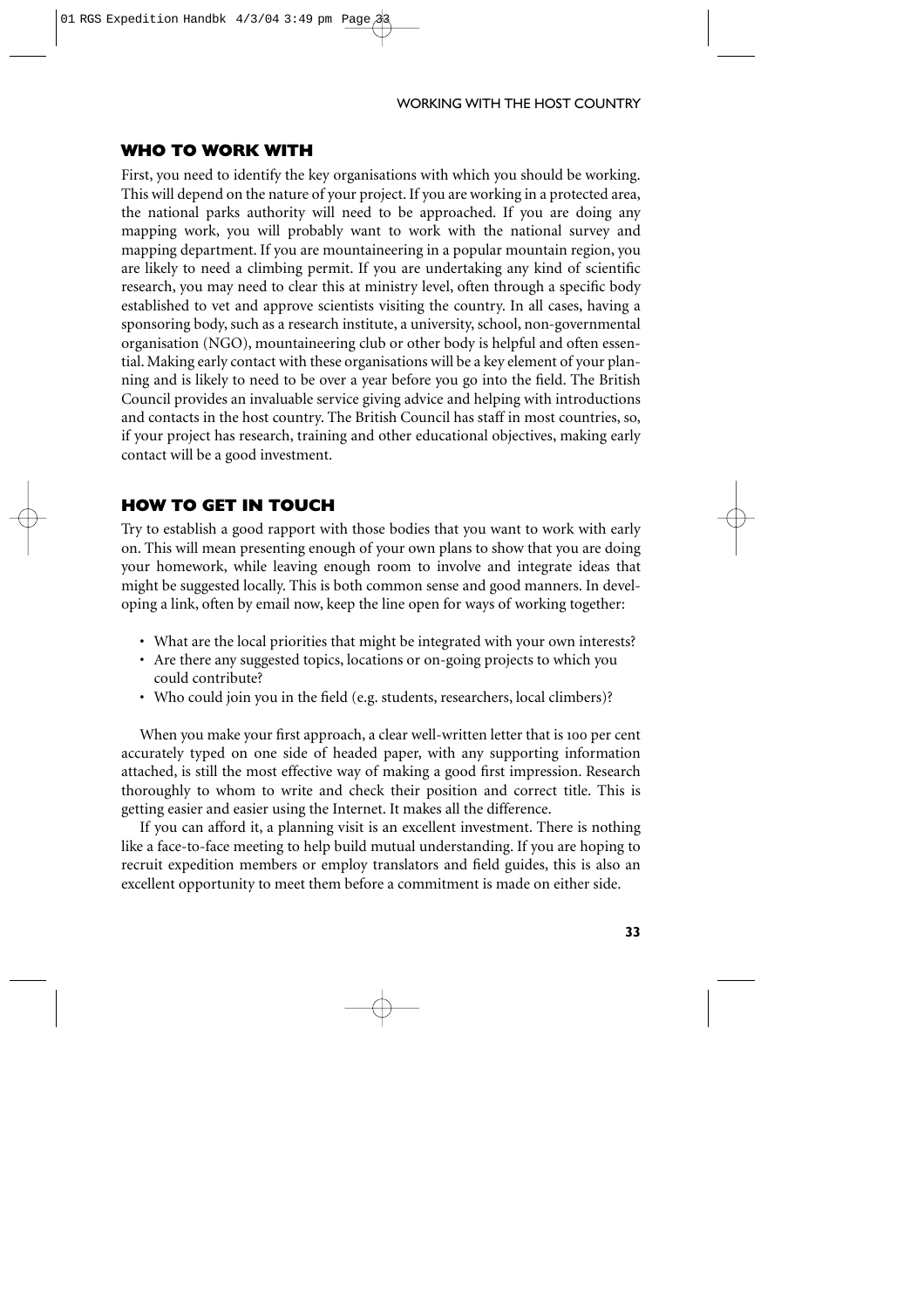#### EXPEDITION HANDBOOK

#### **IN THE FIELD**

Continue to 'think local' and be sensitive to cultural and religious differences. Learn as much as you can of the national and local language(s). Even elementary language skills will raise levels of trust dramatically. This in turn should give you confidence and make you a more relaxed and natural person to do business with, and improve your chances of having a harmonious team working together, with the minimum of misunderstanding. I know that this may appear a tall order if this is one of your first projects, but it is important.

## **FOLLOW-UP RESEARCH AND REPORTS**

Your expedition will be collecting data and possibly samples. The intellectual property rights and ownership need to be discussed beforehand – and included in any agreements about collections and type of specimens, deposit of raw data, report feedback, and ownership of photographs and artwork.

Access to all the information collected, including photographs, should be made available to government representatives. Some will want copies of the original field notebooks. Some will be happy with the final report. Be clear about the level at which you are operating, especially if you need to take soil, rock, plant or animal samples. Usually this is possible only if you are working through the national museum or herbarium and there can be stiff penalties if you try to smuggle even a pebble out – without discussing the implications. Try to keep a high level of trust and communications throughout – and, if in doubt, ask.

Sharing the results of a project with local members is a courtesy often forgotten in the rush to get back to the UK. Think carefully how the results of the project can be shared locally, and how all future publications should have some kind of counterpart involvement. Joint authored publications in research and for education purposes are a good goal to aim for. Agreeing the distribution list and making sure that those who can benefit from the project get copies of the report is essential. Assuming that you have established good host country links, it won't be difficult to agree a plan that benefits all members. This might include the need to produce an executive summary that is translated into the local language(s). Looking ahead, perhaps you will want to create opportunities for new-found friends to visit the UK, to meet others interested in the research or project undertaken. This may include opportunities for further training that might not be available locally.

## **GAINING OFFICIAL PERMISSION TO UNDERTAKE YOUR RESEARCH**

Rules and regulations for conducting research are constantly changing, and permission may be required at several levels, which can include national, regional and local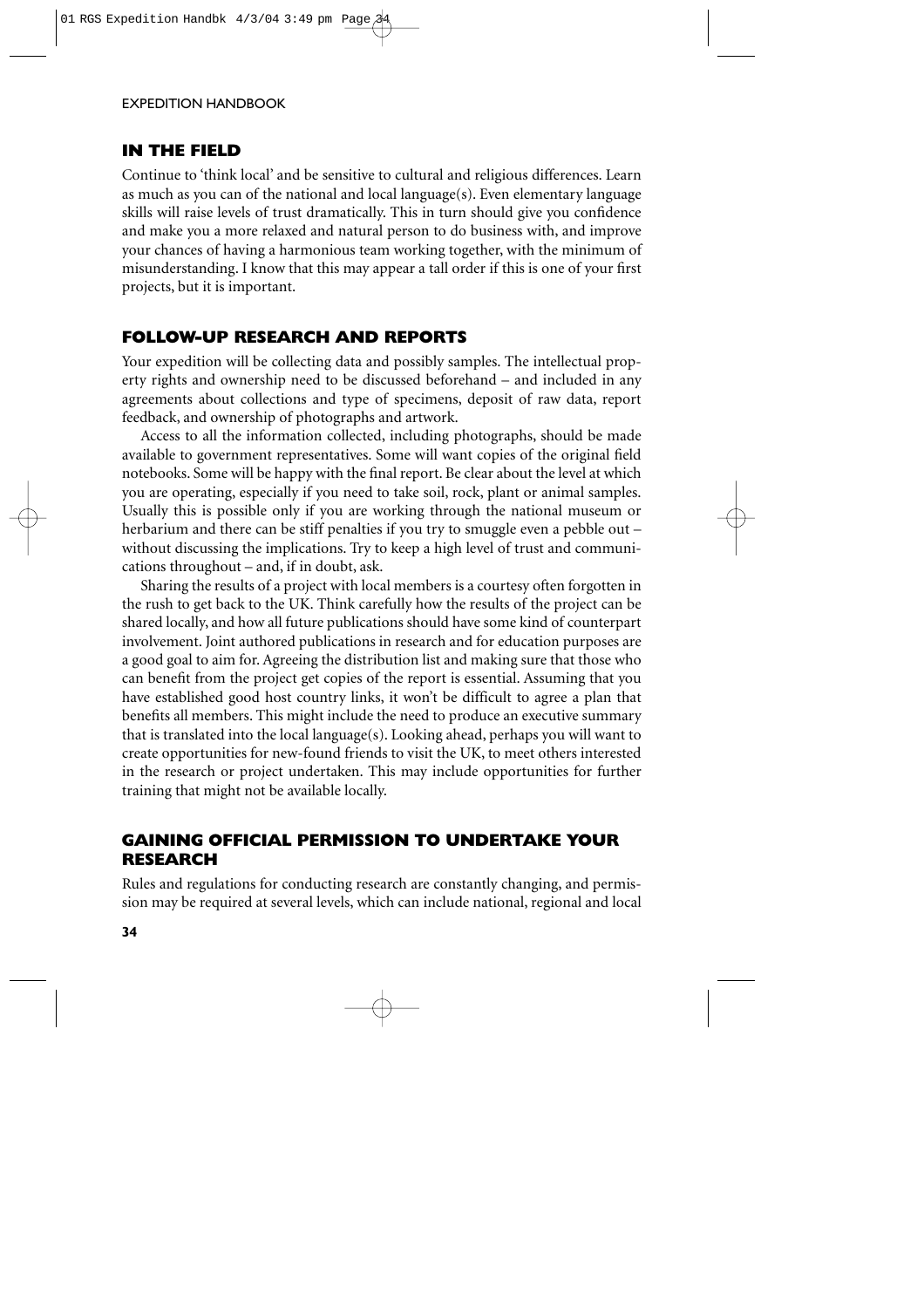#### WORKING WITH THE HOST COUNTRY

permits, and perhaps endorsement from key government departments or organisations concerned with your particular area of study or activity. Some countries have set procedures and have appointed representatives in specific ministries to deal with applications. Some procedures are more complex than others, but it is not unusual for permits to take over 12 months to obtain. Make it your responsibility to check current rules, and do not rely on the guidelines set out in a past report, because this may well be out of date.

As mentioned earlier, even if you are not carrying out research you may still need permission. Mountaineers visiting the Himalayan ranges will find permits, peak fees, and even codes of conduct and environmental levies are now par for the course. School and other youth projects may find themselves directed to ministries of sport, education, youth or tourism. The permutations are endless, but the key is to establish early and good contact with those who can advise on the correct procedures and right people to contact.

For those who have not yet established these contacts or are unsure whether highlevel permission is required, the following 10-point plan of action, although lengthy, is usually successful, provided you start early enough:

- 1. Send a neatly typed letter on headed paper to the Ambassador or High Commissioner of the country that you intend to visit. Most countries have a representative in London and addresses can be found in the London telephone directory and also on their website. Ask for details on how to apply for permission to undertake the research/mountaineering/community project that you describe, what visas and/or permits are required and to whom such an application should be submitted. Your letter should include a short statement summarising your overall plan and location in which you are working, in case the plans require special permissions or you are working in a sensitive region or protected area.
- 2. Send a copy of this letter to the British Ambassador or High Commissioner in the capital city of your intended country with a polite letter of notification. He or she will normally pass it to the Second Secretary to answer. Similarly, copies of these may be sent to the appropriate desk officer at the Foreign and Commonwealth Office, King Charles Street, London, for information.
- 3. Approximately two weeks later, follow up the first letter with a telephone call, asking to make an appointment with a representative in the London Embassy. This will ascertain the progress of your letter and establish a personal contact. If things go wrong later, this courtesy visit will have been an investment. It goes without saying that you must be respectfully dressed when you visit the Embassy and be courteous at all times, even if things are not going your way. There may

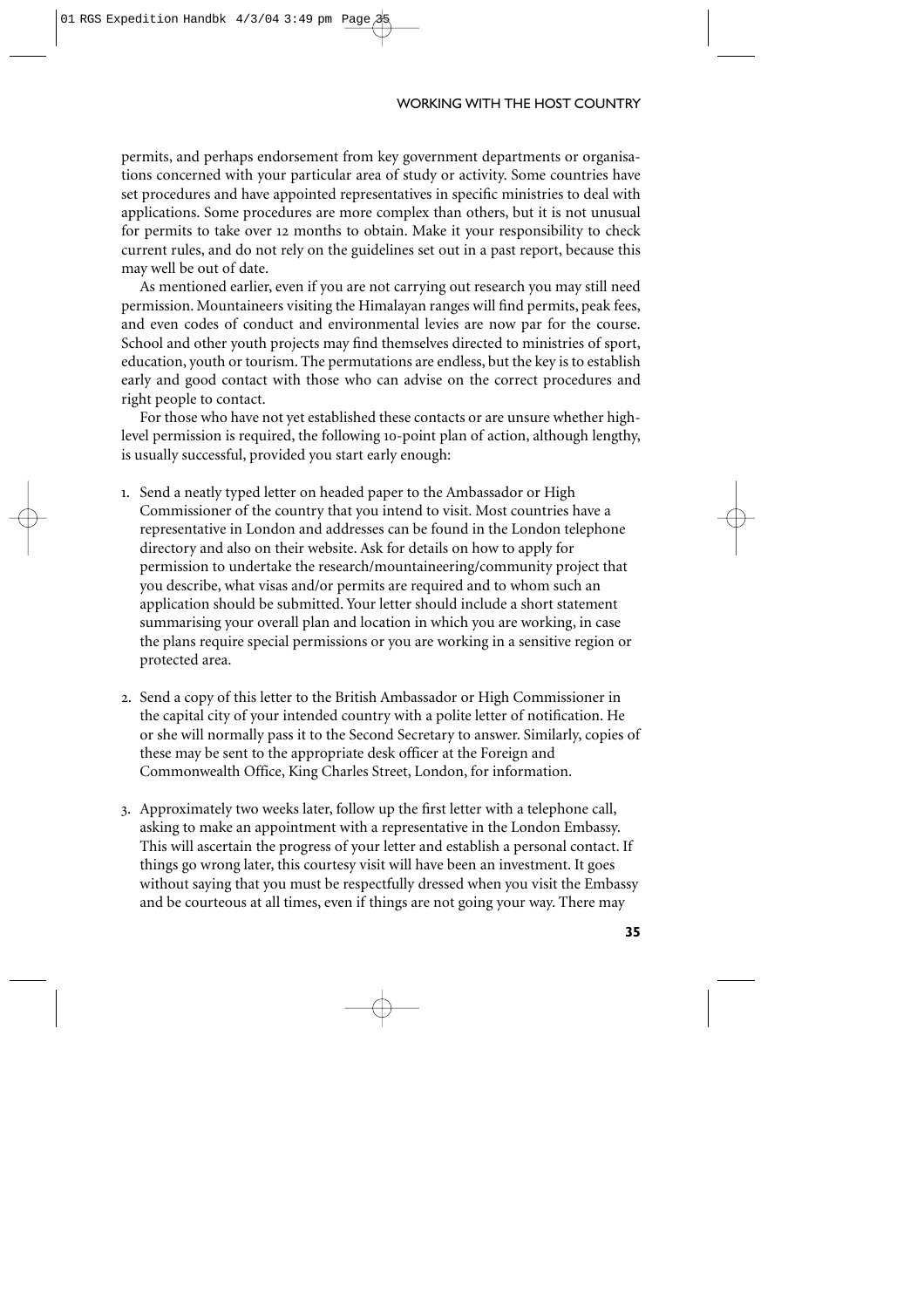#### EXPEDITION HANDBOOK

be delays but usually you will have a positive response within a few weeks. On some occasions, an Embassy representative will say that there is no need for a visit, and they then advise the correct procedure accordingly. On some occasions they may simply say that you don't need a research permit and that you may travel on a tourist visa. Please always double-check this, because this seemingly easy option now may cause difficulties once you are in the field.

- 4. Upon receipt of advice from the Embassy in London, complete the application forms neatly and carefully, making sure to answer all sections and provide any photographs, fees and evidence of authority. The advantage of getting these papers early is self-evident. There may be certain requirements, such as a sponsoring letter from a local research institution, that is required before the application can be accepted.
- 5. The forms are usually sent either to the London representative (Embassy or High Commission) or direct to the appropriate ministry in the host country. Make sure that you keep photocopies of everything you send, and again send copies of the application to both the British Ambassador and the Foreign Office. In some cases these can be sent electronically. Await replies.
- 6. If nothing has been heard after a month, write again (even more politely) with copies of the previous correspondence, asking if there is any other information that is required, and state that you would be happy to visit the host country to sort out any further applications if required. (You of course will have to decide whether this is something you can afford.)
- 7. If nothing has been heard a month later you may like to enlist the help of your new-found diplomatic friends here or over there, who by now have quite a file on your project. Ask if there is any way they can help. Emphasise the support you have for your project within the host country. The amount of effort they will give to processing the permissions for your project will depend on how easy you have made it to process your application, and the importance (relevance to the host country) that they attach to your project. This will be enhanced by any endorsements that you have received from major national (host country) and international institutes.
- 8. If none of the above has produced any response whatsoever, I would suggest you need to reassess the situation. But this is unlikely and I think you will be surprised at the cooperation that you will receive from all those you contact. However, do make contact with those who know the country well to check if there are any specific reasons why there might be a hold-up.

**36**